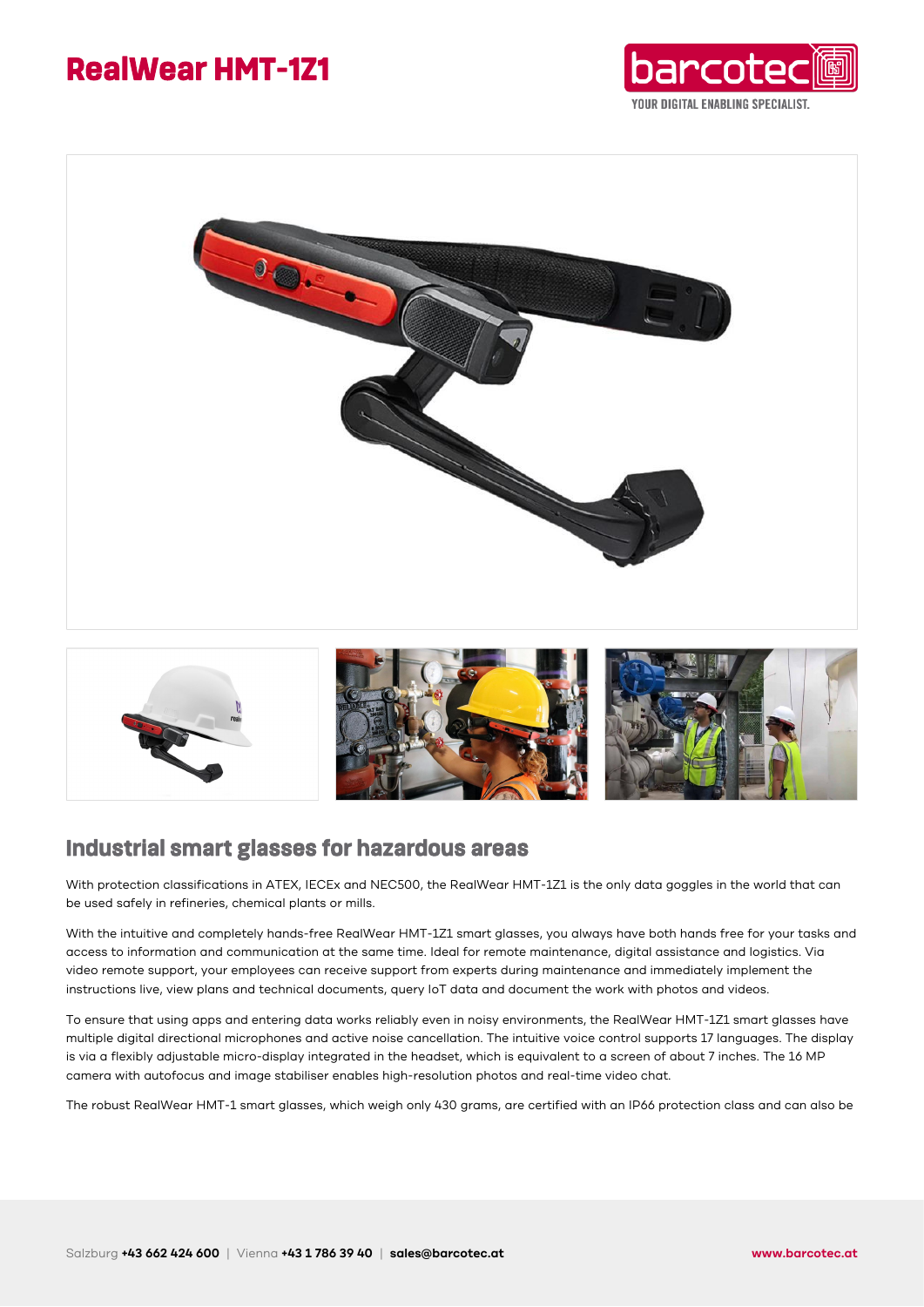# **RealWear HMT-1Z1**



mounted on a helmet for use in hazardous areas. Long outdoor operations and demanding maintenance applications are no problem with the powerful battery.

Android 10 offers a modern and secure technical environment for diverse software solutions. Whether standard applications or special apps for the use of the RealWear HMT-1 smart glasses in the field of maintenance, workflow support or documentation. Wi-Fi and Bluetooth offer many interface options for your IT systems.

#### **Where can I buy the RealWear HMT-1Z1?**

You can buy the RealWear HMT-1Z1 directly from Barcotec and our partners, including kits and accessories, we always have stock.

### **Specs**

**MicroDisplay** 854×480 px (**appears like 7"**)

**16 MP camera**, autofocus & image stabiliser for highresolution photo shooting and video calls

**Multiple digital directional microphones** & advanced active noise cancellation

**Voice control** suitable for **use** in **loud industrial noise** up to 95dB - no buttons, swiping or gestures

#### **17 languages**

Built-in **91dB speaker** and 3.5mm jack for headphones (with ear protection)

**IP66** - dustproof & waterproof - 2 metre drop protection on concrete

**Intrinsically safe**: ATEX, IECEx und NEC500

**Android 10** Qualcomm Snapdragon 626 platform, 3 GB RAM / 32 GB Flash

**Wi-Fi + Bluetooth LE**. Tether to smartphones, Mi-Fi or plug-in USB dongles for LTE access

#### **8h battery life**

**GPS, gyroscopes** and **digital compass** for positioning. Detects Bluetooth beacons

Weighs only **380 g**

**Clips** for mounting on **safety helmet**

## **Accessories**

**3-point head strap** RW-HMT-TRIS

**Padded carry bag**

**Workband**

**Hard shell suitcase**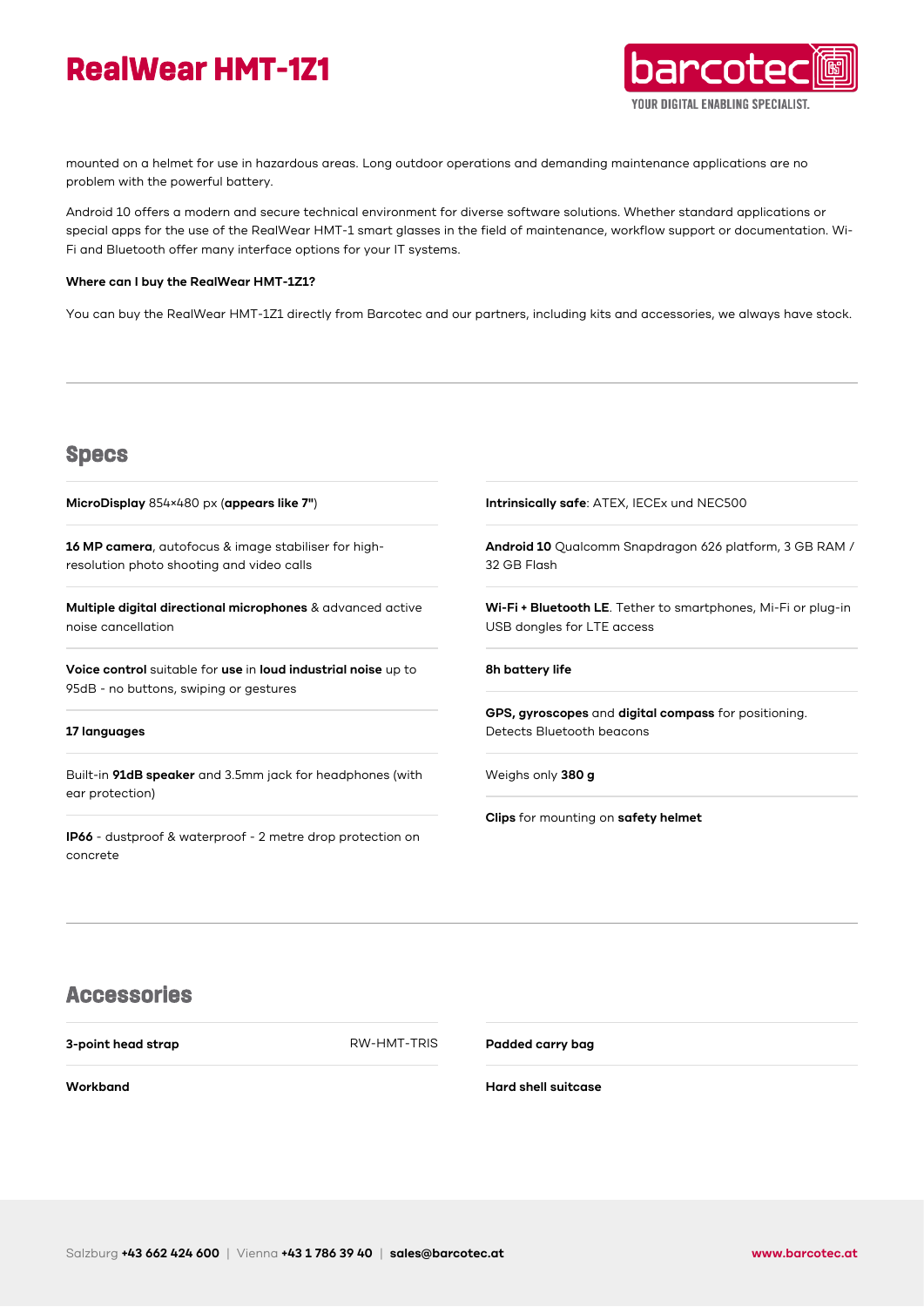



**Helmet clips**

**Hard shell suitcase for HMT-1 + helmet**

**Belt clip** RW-HMT-BECL